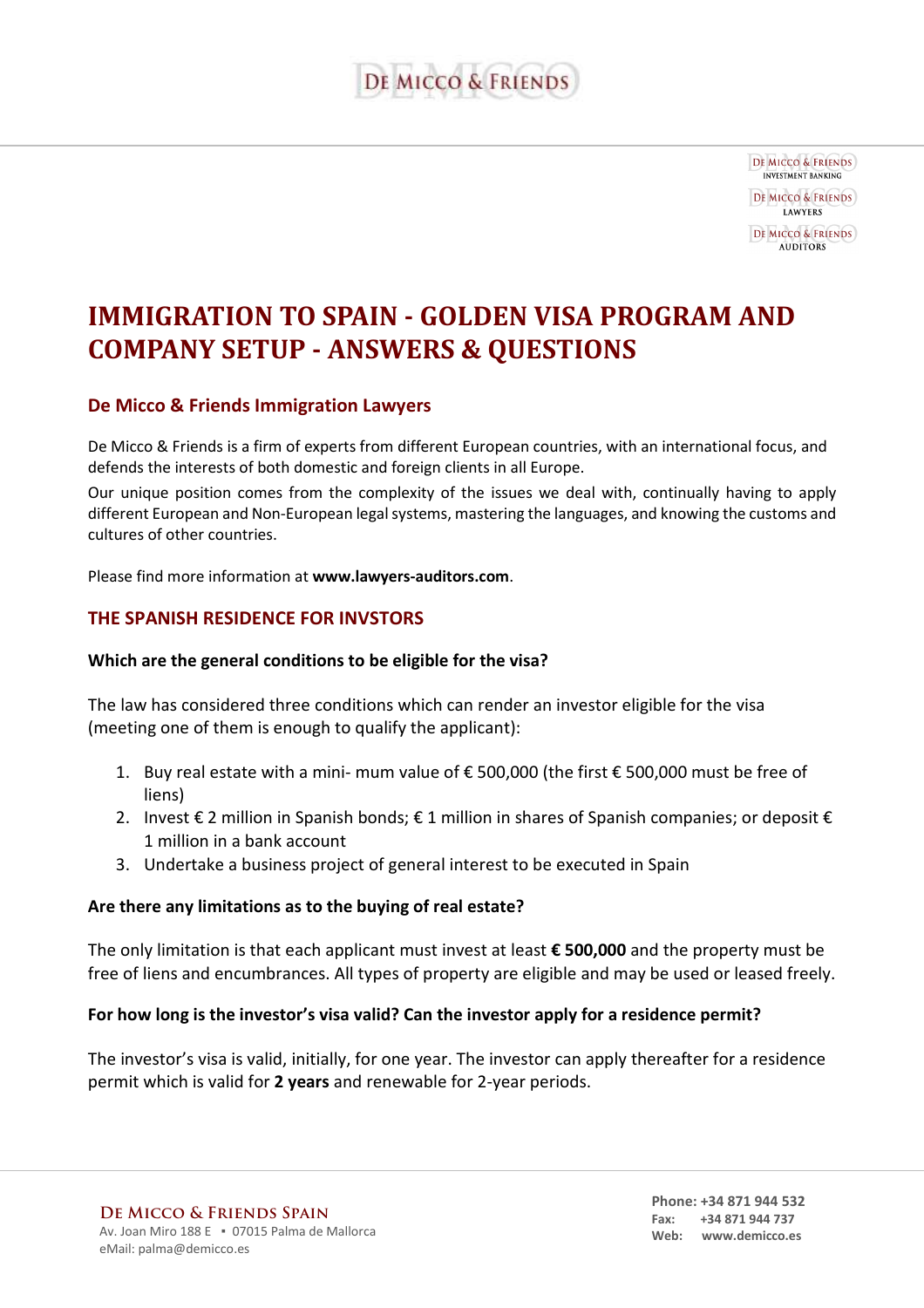

#### **Does the applicant need to physically stay in Spain?**

Applicants that want to keep their residence after the initial term **must travel at least once to Spain**. This is one of the conditions in order to apply for a residence permit.

#### **Are there any requirements when applying for a residence permit?**

In order to renew the permit, the applicant must fulfil the initial conditions when the visa was issued: ie, maintain an investment of  $\epsilon$  1 or  $\epsilon$  2 million; be the owner of real estate valued at  $\epsilon$ 500,000; maintain the investment project free of debts before the Internal Revenue Service and Social Security and obtain a favourable report form the Directorate General of Trade and Investment.

#### **Can residents apply for citizenship?**

As a general rule, after a **ten-year residence** period residents can apply for Spanish citizenship. Citizens from Latin-American countries, Andorra, Equatorial Guinea, Philippines, Portugal and of Sephardi origin just need a **two-year residence** period.

#### **Are there language requirements in order to apply for citizenship?**

Not yet, but there is a draft law in the works that will render a minimum knowledge of Spanish compulsory.

#### **Which countries do not need visa to enter Spain?**

All EU countries and Andorra just need their ID cards.

The following countries just need a passport **valid for minimum 3 months** after the end of the traveller's stay (maximum stay is 90 days):

Albania, Antigua and Barbuda, Algeria, Argentina, Australia, Azerbaijan

- Bahamas, Barbados, Bermudas, Bolivia, Bosnia-Herzegovina, Brazil, Brunei
- Canada, Chile, Colombia, Costa Rica, Croatia
- Egypt, El Salvador, Ecuador
- Georgia, Guatemala
- Honduras, Hong Kong
- Israel
- Japan
- Kazakhstan, Kuwait
- Macao, Macedonia, Malaysia, Mauritania, Mauritius, Mexico, Moldova, Monaco, Montenegro, Morocco
- New Zealand, Nicaragua,
- Panama, Paraguay, Peru, Philippines
- **Russia**

#### **De Micco & Friends Spain**

Av. Joan Miro 188 E · 07015 Palma de Mallorca eMail: palma@demicco.es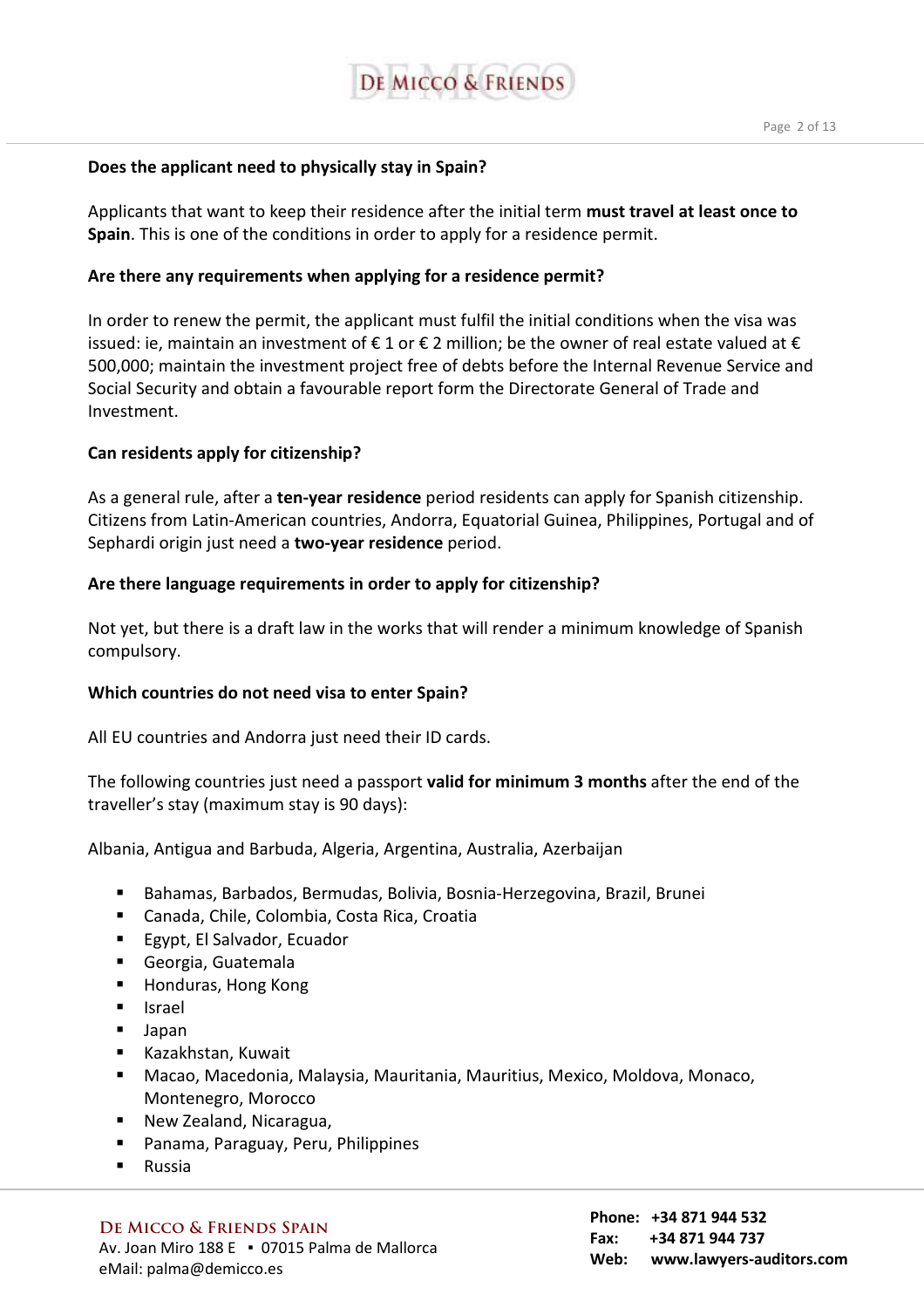

- Saint Christopher and Nevis, Senegal, Serbia , Seychelles, Singapore , South Africa , South Korea
- **Taiwan**, Thailand, Tunisia, Turkey
- Ukraine , United Arab Emirates, United States Uruguay
- Vatican, Venezuela, Vietnam

(A biometric passport is required for some countries)

#### **Is reunification possible?**

The following family members are eligible for reunification:

- spouse or de facto partner
- children under legal age (18)
- sponsor's parents (if they are over 65 years old)
- spouse's parents (if they depend economically on the sponsor)
- **numinors and disabled under the sponsor's custody.**

As regards the reunification of the spouse's parents, evidence must be produced to prove that the parents do not have the financial resources to support themselves.

## **SET UP A COMPANY IN SPAIN**

## **What steps are necessary for setting up a company in Spain?**

The basic requirements for setting up a company in Spain are its incorporation before a Notary Public and its filing with the "Registro Mercantil" ("Mercantile Register").

Nonetheless, in order to meet these requirements, the following steps must be carried out:

a) In case of doing it by means of a representative, granting of representative powers by the founder/s to the person who will be responsible for incorporating the company.

b) Application for a Tax Identification Number ("NIF") in the case of a legal entity, or a NIE (Foreigners Identity Number) in case of a natural person, of the partners and foreign directors of the company that is to be incorporated.

c) Application for a certificate to prove that no other company is operating under the same name.

d) Opening of a bank account for transactions and to obtain a bank certificate.

e) Incorporation of the company before a Notary Public by means of a deed of incorporation.

f) Application for provisional Tax Identification Number for the company.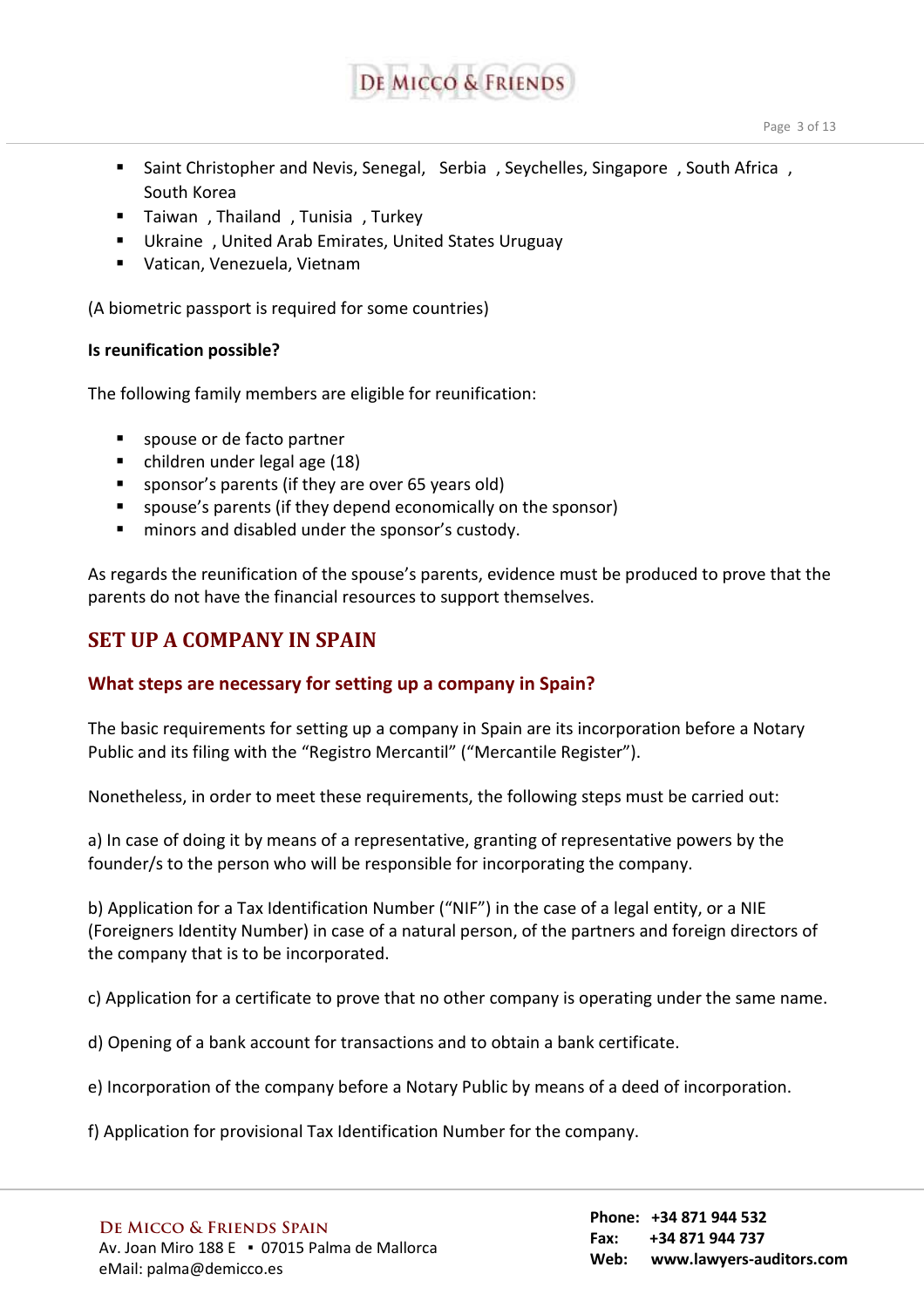

g) Settlement of the "Impuesto sobre Transmisiones Patrimoniales" –"Capital Transfer Tax".

h) Filing with the "Registro Mercantil" ("Mercantile Register").

i) Obtaining the final Tax Identification Number of the Company.

j) Legalization of Official Trade Books.

k) Tax procedures.

l) Employment procedures.

## **What are the most common types of companies in Spain?**

The most common types of companies are:

"Sociedad Limitada" –"Limited Company"-; "Sociedad Anónima" –"Public Company"-; "Sociedad Anónima europea" –"European Public Company"-; "Sociedad Civil" –"Civil Company"-; "Sociedad Colectiva" –"Collective Company"-; "Sociedad Comanditaria" –"Limited Partnership"-; "Sociedad Comanditaria por Acciones" –"Limited Partnership by shares"-; "Cooperativa" –"Co-operative"-.

Nonetheless, in practice, most companies in Spain are either "sociedades anónimas" –"public companies (S.A.)"- or "sociedades limitadas" –"limited companies (S.L.)"-, since both limit the liability of the shareholders to the amount that they have invested.

Thus, according to statistics from the "Registro Mercantil Central" -"Central Mercantile Register"-, approximately 98% of Spanish companies are "sociedades limitadas" –"limited companies (S.L.)" and the remaining 2% are "sociedades anónimas" –"public companies (S.A.)".

The presence of other types of company is negligible. For more information and for a comparison between public companies and limited companies, see the following worksheet.

#### **What documents are necessary for the establishment of a company in Spain?**

The following documents are necessary when incorporating a company in Spain:

- 1. Power of attorney. The founders should grant a sufficient power of attorney to the person responsible for incorporating a new company in their name in Spain.
- 2. NIF or NIE of the foreign partners and directors. If the founders wish to appoint a nonresident person as their representative, then this person may give a power of attorney to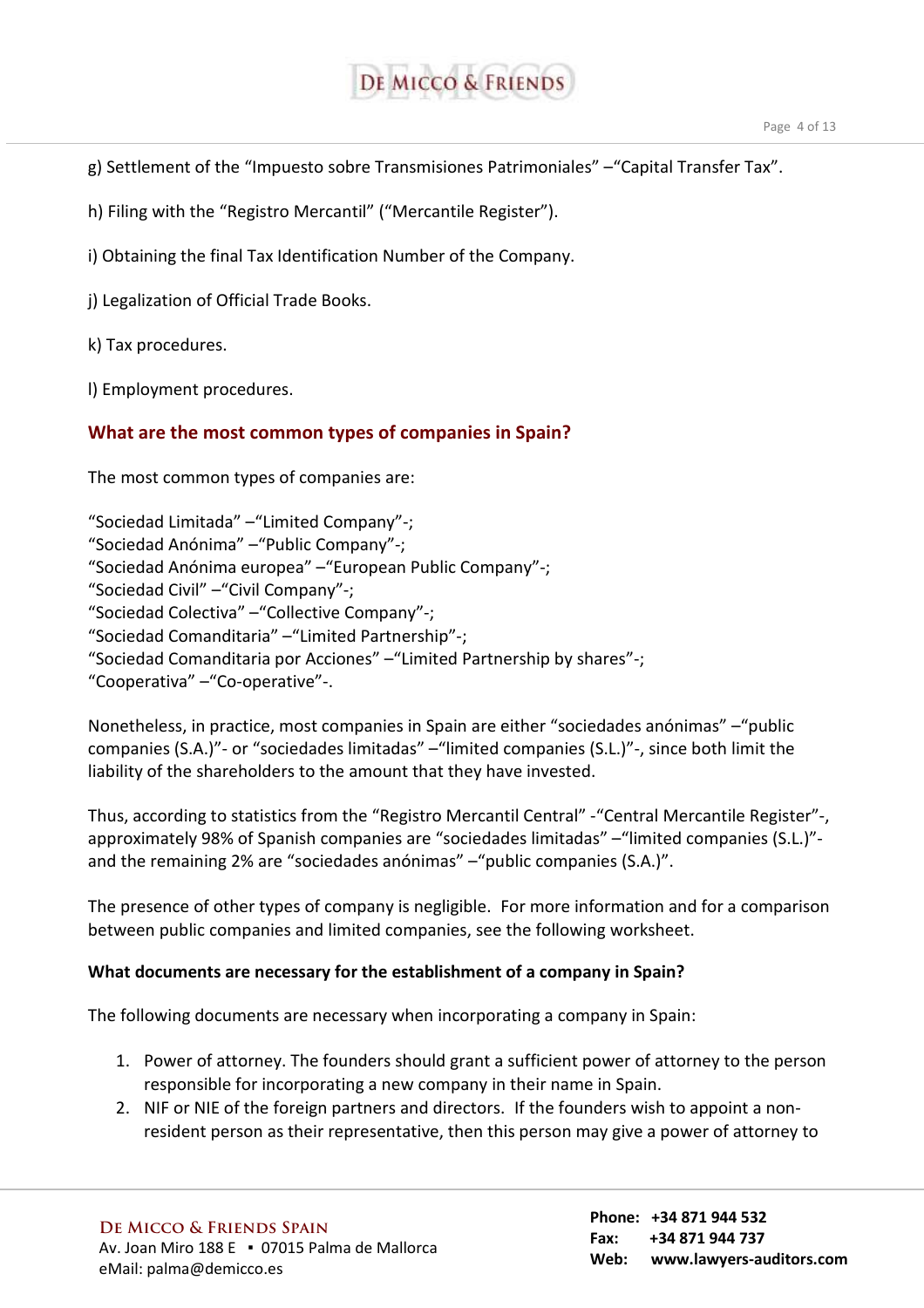someone who can apply for the NIE or NIF (depending on whether the new director is a natural person or a legal entity) on their behalf.

- 3. Certificate of availability of the company name for registration. The chosen name of the new company must be requested to the "Registro Mercantil Central" –"Central Mercantile Register"- which will, in turn, confirm the reservation of the same and check to ensure that it is available and may be used by the new company. The certificate of availability of the company name can be requested by the Notary Public through the use of Web-based technology. In principle, this certification is valid for 3 months and should be renewed if the new company is not incorporated within that period. Nonetheless, no one else may reserve the same name within the following 3 months so, in practice, the reservation remains valid for 6 months.
- 4. Bank certificate proving that the relevant payment has been made. When the new company is incorporated, the relevant sum is usually paid in cash or transferred to a Spanish bank account in the name of the new company with the words "sociedad en formación" –"-in process of incorporation-" added at the end. For the opening of this account, the bank will require a document that proves that all the steps to create a company are being taken, normally a copy of a certificate stating that the name that the new company intends to use is not being used by any other company. The deed of incorporation shall include the receipt of the bank certificate.
- 5. Documents required by the Spanish Notary Public.

In addition to the documents mentioned in the preceding paragraphs, the following will also be necessary:

- By-laws of the new company including, at least, the minimum requirements stipulated by Spanish law.
- Original identification documents and powers of attorney of the founders that incorporate the company.
- Foreign investment declaration duly filed (Form D-1A). This document is compulsory although its purpose is only informative, and it must be delivered to the "Secretaría de Estado de Comercio" –"Secretary of State for Trade"- within the first month of the new company's existence. The Notary Public may take charge of this task, if so wished.
- 6. Deed of actual ownership. Notaries Public shall identify the natural persons (name, surnames, nationality and identification number) that own or control, directly or indirectly, a stake over 25% of the share capital or of the voting rights of a Spanish company or the natural persons that by other means have control, either directly or indirectly, of the management of the aforementioned company. The companies that quote in a regulated market of the European Union or other assimilated countries are exempt of this.
- 7. NIF (Provisional Tax Identification Number) before the Spanish Tax Agency ("Agencia Tributaria"). Notaries Public may request the provisional NIF by electronic means on behalf of the company.
- 8. Settlement of the Tax on Capital Transfer and Stamp Duty at the relevant payment offices according to the address of the company.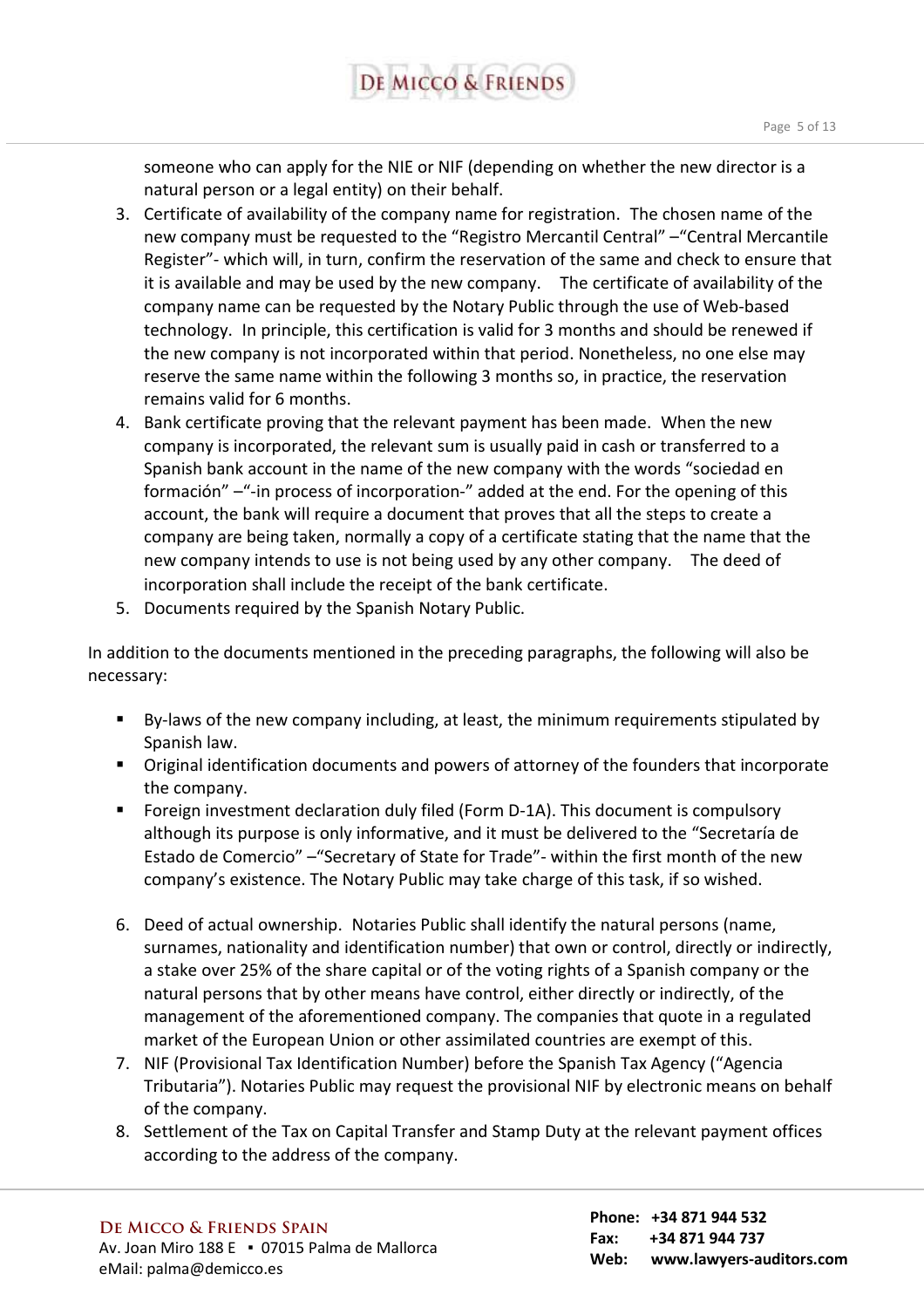- Page 6 of 13
- 9. Documents needed in the "Registro Mercantil" –"Companies Register"-. The public deed of incorporation of the company must be submitted. It can be submitted by the Notary Public by electronic means.

DE MICCO & FRIENDS

- 10. Obtaining of the final NIF before the Tax Agency.
- 11. Official accounting books authenticated before the Companies Register.
- 12. Fiscal registration of commencement of activity before the Tax Agency, if appropriate.
- 13. Registration of the company with the Social Security, if appropriate.

## **The fees and costs**

The cost of incorporating a company depends, amongst other things, on the share capital of the new company. The average cost of incorporating a "sociedad limitada" –"limited company (S. L.)" in Spain is 550 Euros (taking into account a capital of 3,000 Euros) plus the contribution of the aforementioned capital, while the cost of incorporating a "sociedad anónima" –"public company (S. A.)"- is 750 Euros (taking into account a capital of **60,000 Euros**) plus the contribution of the aforementioned capital.

When the share capital of the "sociedad limitada" – "limited company (S. L.)" - is not higher than 3,100 Euros and some requirements are met, the fixed amount of 60 and 40 Euros respectively will be applied as Notary's fees and Registry's fees, respectively.

*The share capital is not a cost but a payment that remains available to the company for the pursuit of its business.* 

#### **Incorporate a branch**

A branch is a permanent establishment with no legal identity on its own. It is completely dependent upon and subordinate to its 'parent' company and may undertake any activity that features among the stated objectives of its head office. Branches, unlike parent companies, do not have share capital, so they do not require a minimum contribution in terms of capital.

Notary, administrative and registry average fees amount to approximately 600 Euros. The optional financial investment wished to be made should be added to this 600 Euro.

#### **Incorporate a representative office?**

A representative office has **no legal identity on its own** and depends upon its parent company. Representative offices do not have formal management bodies, so the official representative must act on behalf of the representative office in accordance with the power of attorney granted to him/her. Representative offices have limited areas of activity. They may never become involved in financial transactions. As a rule, they limit their activities to co-ordination, co-operation or promotion of the parent company business. Representative offices are not required to set aside share capital. Start-up costs amount to around **450 Euros**.

#### **The time to incorporate companies**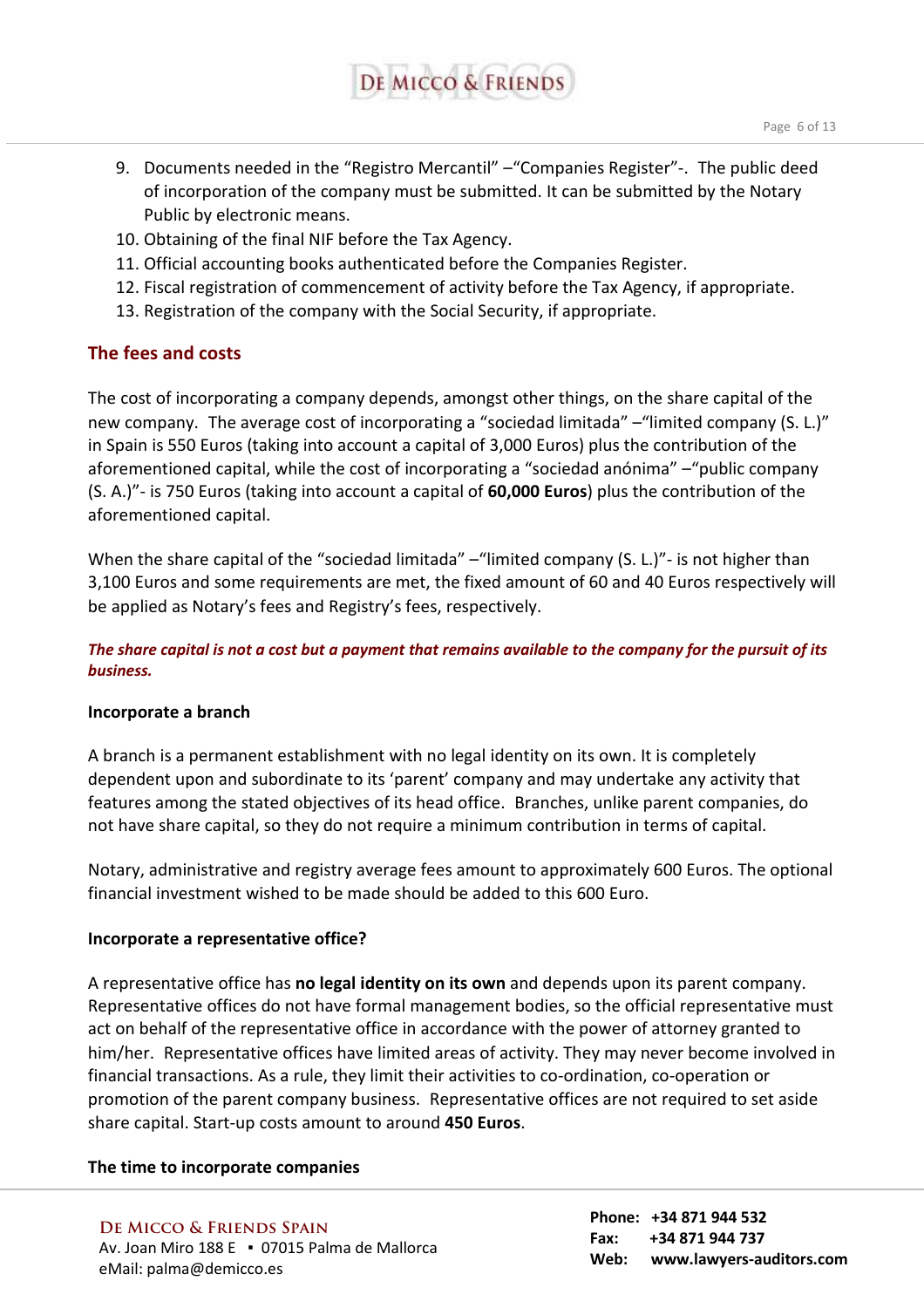# DE MICCO & FRIENDS

Incorporating a **company or a branch** in Spain takes approximately between three weeks and a month, which could take longer given the process to obtain a Tax Identification Number and a Foreigner's Identity Number, granting powers of attorney, gathering other needed documentation and internal decisions of the founders.

Incorporating a **representative office** in Spain takes approximately one day, which could take longer given the process to obtain a Tax Identification Number and a Foreigner's Identity Number, granting powers of attorney, gathering other needed documentation and internal decisions of the founders.

## **Which is the most appropriate manner for setting up a company according to my business needs?**

As a general rule, setting up a business requires the creation of a "sociedad anónima" –"public company (S.A.)"- or a "sociedad limitada" –"limited company (S.L.)"– choosing which type of company depends, among other factors, on the strategy for each business and the activities to be carried out in each specific case. A branch could be more convenient given the fewer legal obligations. A representative office will only be used in the event that the activities carried out are merely those of coordination, collaboration or promotion of the head office's activity.

## **What is a branch or subsidiary?**

A **branch office** is not a separate legal entity. It is dependent on the head office and does not require a minimum allocation. This option may be of interest if the head office wishes to have greater control over the branch's activity.

Keep in mind that the parent company will be held accountable with its own capital for the activities of its branch. A subsidiary, because it is an independent legal entity, generally has greater flexibility of action and shares the risk with its head office.

## **What is a representative office?**

The **representative office** will only be useful when no economic activity is to take place in Spain and only if it is engaged in coordination, collaboration or promotion of the parent company's office.

#### **What is a S.A. or S.L.?**

In general terms, a "sociedad limitada" –"limited company (S.L.)"- is used because:

- 1- It requires contributing less capital.
- 2- It requires less administrative formalities to operate.
- 3- It offers more flexibility for resolutions adopted by the partners.

A "sociedad anónima" –"public company (**S.A**.)"- is used in the following circumstances: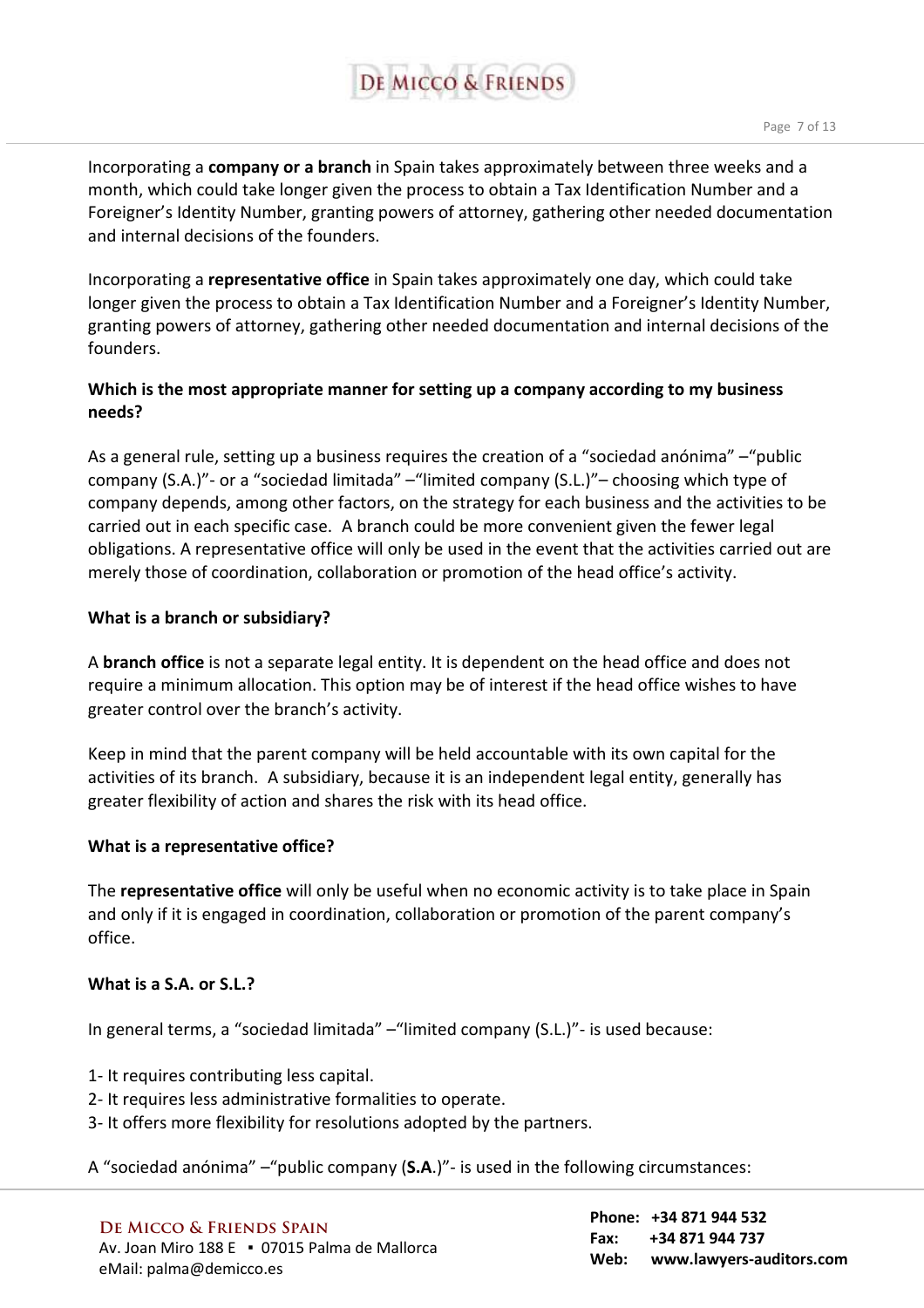

- 1. If an activity reserved by the Company Act will be carried out (banking companies, pharmaceutical companies, pension funds management companies, insurance companies, among others).
- 2. If significant movement of capital is expected.
- 3. If, as a shareholder, who will not take part in the management of the company, the intention is to be especially formal in the performance of the company's acts, which may have greater impact on the investment (for instance: merger, transformation, dissolution, convening an annual general meeting, capital reduction, non-monetary contributions, etc.)

In either case, before making a decision, consulting a legal and finance advisor ad De Micco & Friends is recommended.

## **THE NIE**

#### **What is a NIE?**

The applicable regulations require in certain cases that foreign natural or legal persons in Spain obtain a Foreigner Identification Number. In the case of natural persons, "NIE", and, in the case of legal entities, a Tax Identification Number, "NIF".

#### **Who needs a NIE or a NIF?**

Foreigners, who due to their financial, professional and social interests have any interests in Spain, will be given, for identification purposes, a sequential number that is personal, unique and exclusive.

This number will be the identification number and must appear on all the documents that are issued or processed to such person.

Foreign natural persons or legal entities in Spain must have a Spanish NIE or NIF, among others, in the following cases of mercantile practice: when they are partners or directors of Spanish companies, to grant deeds of sale of real property and deeds related to rights over properties, to carry out any sort of financial transaction within Spain (for example, opening a bank account) or completing any government form from the Spanish "Oficina de Extranjeros" ("Provincial Immigration Office") or "Agencia Tributaria" ("Tax Agency").

#### **When can I apply for a NIE?**

A NIE may be previously applied for in the consulate of the country of origin, or after arrival in Spain, at the relevant Provincial Immigration Office ("Oficina de Extranjería").

However, it is advisable to begin application proceedings before initiating any formalities in connection with incorporating a company, to avoid delays in the process.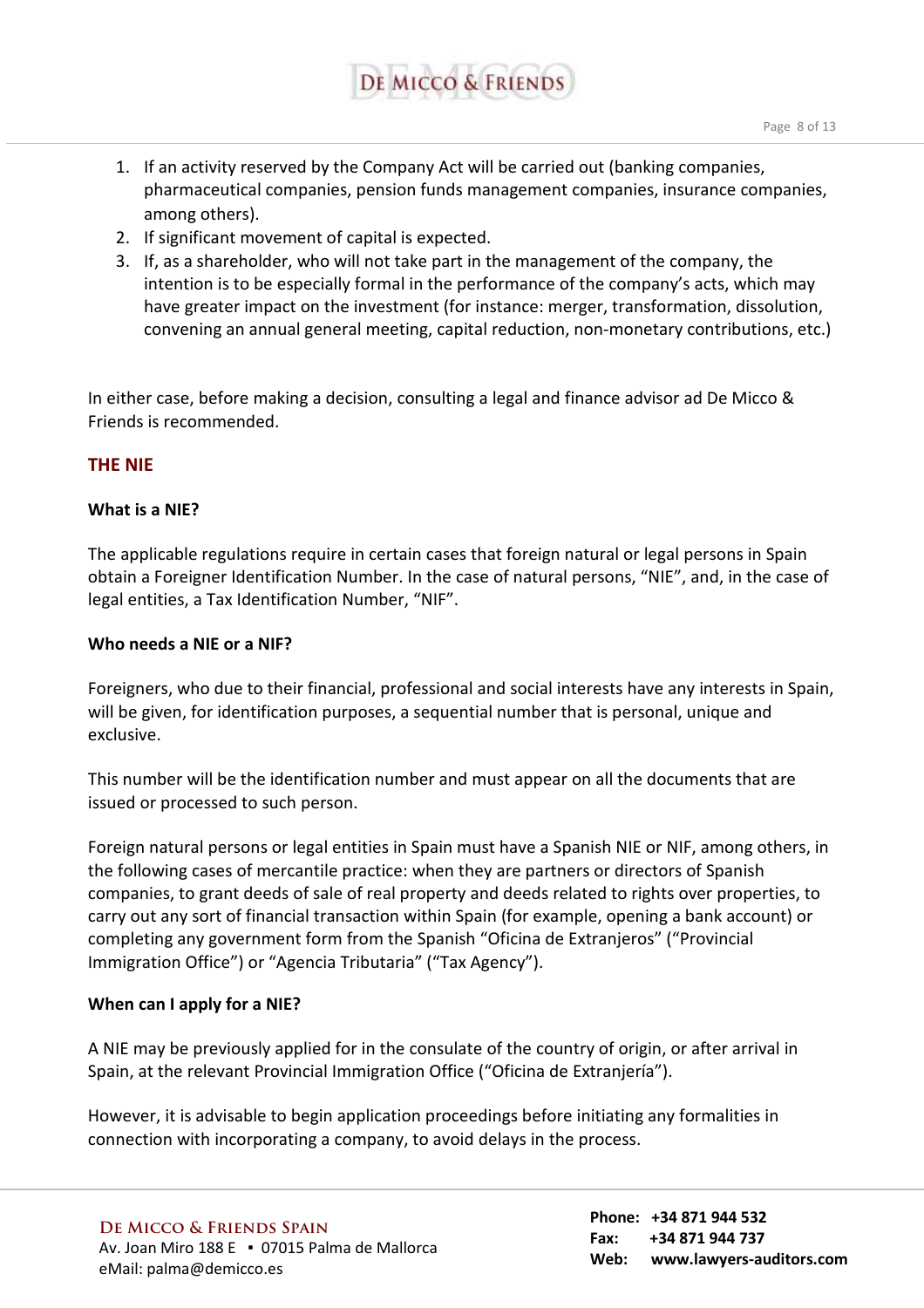

The filing of the NIE application shall be made in person or by a legal representative. Representatives must have a power of attorney authorizing them to act on behalf of the foreigner to obtain his NIE.

A NIF must be requested as a requirement prior to incorporating a company in Spain or before making any delivery, providing or acquiring goods or services, collecting sums or making payments, or for the performance of any corporate or professional activity.

#### **What documents are necessary when applying for a NIE?**

For requesting a NIE you need:

- 1. A completed version of Form 790 for payment of the corresponding fee.
- 2. A standard form (Form EX15).
- 3. Complete passport or travel identification or, when necessary, a valid identity card.
- 4. Statement of the reasons for the application.
- 5. Applications submitted by the representative appointed by the person concerned are accepted, if the following documents are attached:
- A completed version of Form 790 for payment of the corresponding fee.
- Standard application form (Form EX15).
- **Updated copy of all the pages of the passport, certified by a Notary Public, legalized or** apostilled when necessary.
- Certification regarding the validity of the powers granted to the appointed representative.
- Statement of the reasons for the application

When requesting a NIF, the following documents are necessary:

- **Standard application form (Form 036).**
- A photocopy of the identity card of the applicant, passport and NIE.
- Document certifying the existence of the foreign legal entity or "certificate of good standing" apostilled or authenticated and with a sworn translation into Spanish. This document may be the deed of incorporation in its country and the company by-laws filed with an official registry in its country or a certificate issued by a Notary Public or tax authorities certifying the company's existence.
- **Applications filed in Spain by the representative appointed by the company are allowed,** provided these enclose representation documents, in other words, a power of attorney granted by the authorized representative of the non-resident company, duly formalized before a Notary Public and apostilled or authenticated and its sworn translation, if appropriate, which empowers a person to obtain a NIF.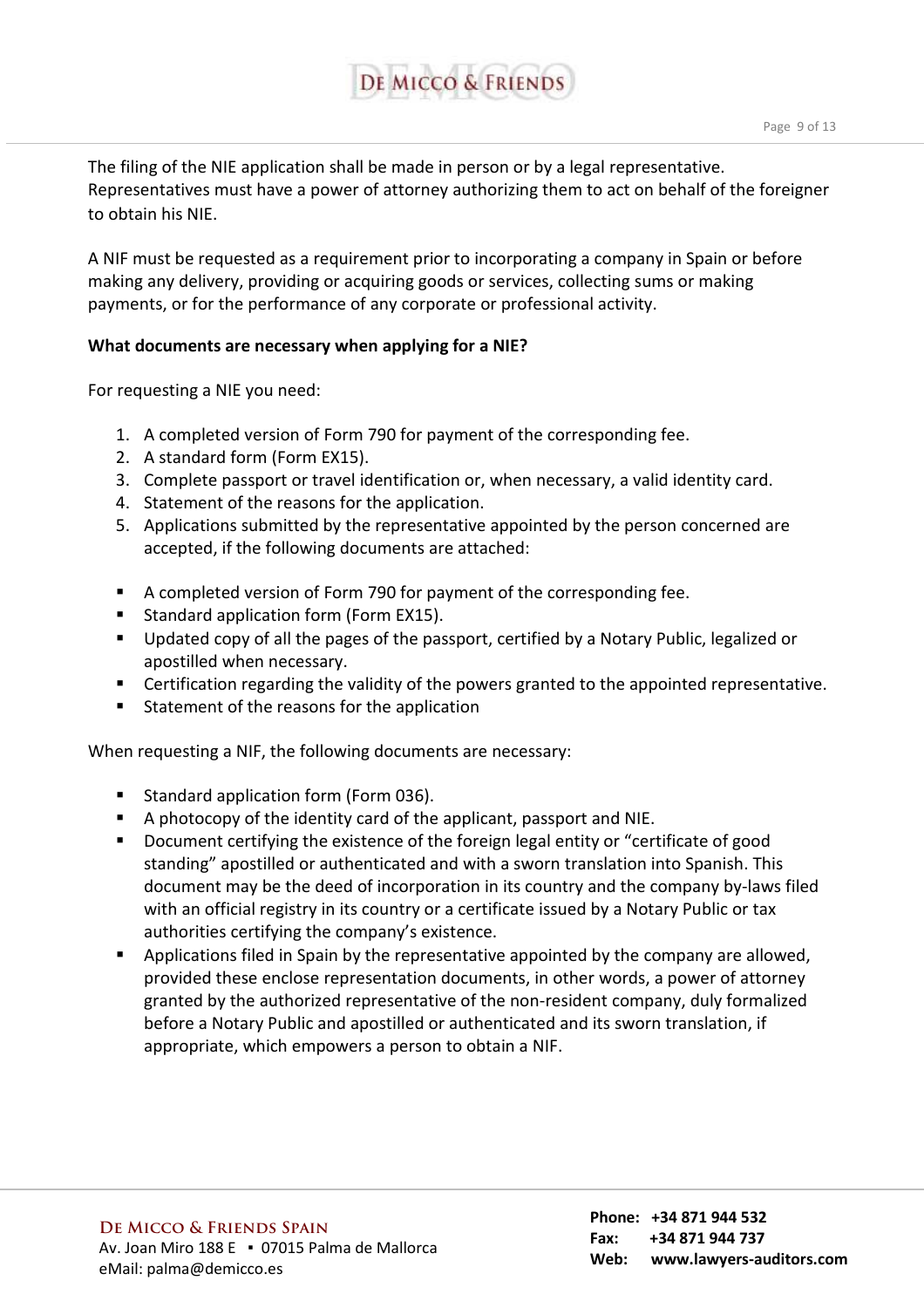

#### **Where can I apply for a NIE or a NIF?**

#### **NIE**

In Spain: at the Government Delegations and Sub-delegations via their services and the Provincial Immigration Office ("Oficina de Extranjería") corresponding to the place in which the procedure began (i.e. where the services are provided, where the company is resident or domiciled…).

Abroad: at the diplomatic mission or consular section of Spain located in the foreigner's country of residence, where the reasons for the application must be communicated.

#### **NIF**

At the Spanish Tax Agency ("Agencia Tributaria") in Spain.

## **What is needed in order to formalize a valid power of attorney in Spain?**

A power of attorney may only be granted by someone with legal authority: either the grantor himself, in case of a natural person, or a legal representative or director with sufficient powers, if the grantor is a legal entity.

- 1. In case of a Spanish legal entity, the power of attorney is granted in Spain. The person granting the power of attorney must appear before a Notary Public. Neither the presence nor the acquiescence of the attorney is necessary.
- 2. In case of a foreign legal entity, the power of attorney is granted in the country of origin. The person granting the power of attorney must appear before a Notary Public of the country where it is granted.
- 3. The power of attorney must then be legalized via the Hague Apostille of 1961 if the country where it is being granted is a country member of the 1961 Hague Apostille.
- 4. If the country where the power is being granted is not a member, all the steps of document legalization applicable to each case must be followed.
- 5. If the power is not granted in Spanish, then it must be translated by a sworn translator.In both cases, the grantor should present the document which proves her/his capacity and standing to grant the power.

## **What documents are required for the granting of a power of attorney?**

The only document that is required in order to grant a power of attorney is proof that the grantor is an authorized representative:

- If the grantor is a natural person, a document that proves his/her identity
- $\blacksquare$  If the grantor is the representative of a company, the public document which proves his authority
- If the grantor is the Secretary of a company, the public document which proves his office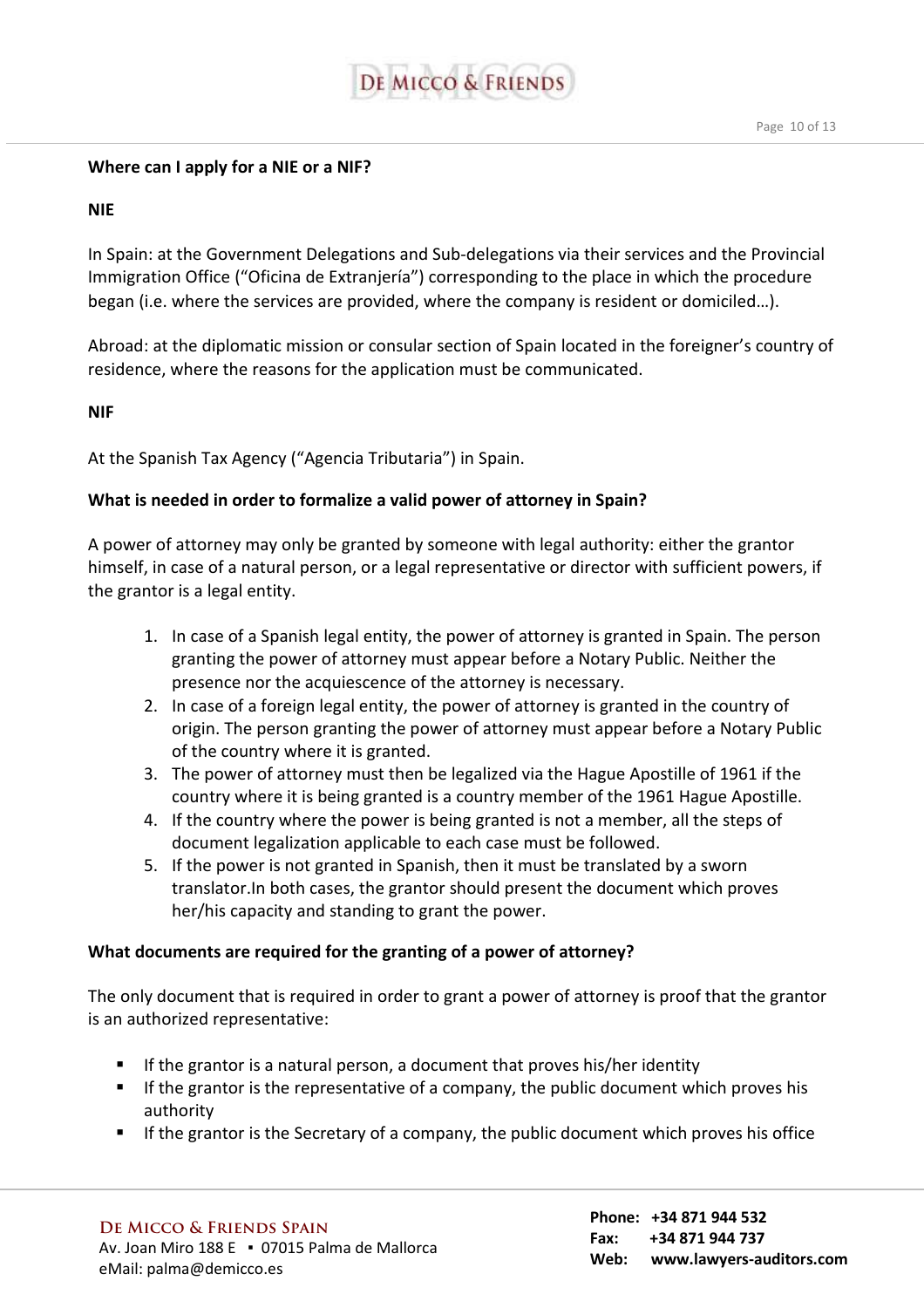

## **THE SPANISH GOLDEN VISA PROGRAM**

On September 28<sup>th</sup>. 2013 the law in support of entrepreneurs and their internationalisation came into effect, which introduces a new framework (Title V Section 2 International Mobility) for qualified immigration, promoting the international mobility of professionals and executives and attracting foreign investment.

The programme is based on the establishment of a flexible system that is specific to the concession of visas and residency authorizations while safeguarding those guarantees that are essential for our society's security and the sustainability of our public services.The objectives of the programme are as follows:

- To promote the enterprise culture and create an environment that is conducive to economic activity
- To facilitate the entry of investment and talent for the purpose of fostering economic growth and creating jobs

To obtain these objectives, entrance into Spain and residency permits are facilitated in the interest of the economy, for the following categories:

- **Investor Residence**
- **Entrepreneur Residence**
- **Highly Skilled Professional Residence**
- **Research & Development & Training Residence**
- **Intra-Corporate Transferee Residence**

#### **THE INVESTOR RESIDENCE**

#### **What type of permit or visa is applicable to this category?**

A Residence visa for a one-year residence.

Two-year residence permit that can be renewed:

- If the investment is maintained, and
- If you have made at least one visit to Spain during the residence period

To request the initial residence permit you must already hold an investor visa.

#### **Who can apply?**

Investors who make a significant investment in Spain:

- Real estate assets (€500,000)
- Shares or bank deposits ( $\epsilon$ 1 million)
- Public debt ( $€2$  million)
- **Business projects in Spain considered being of general interest**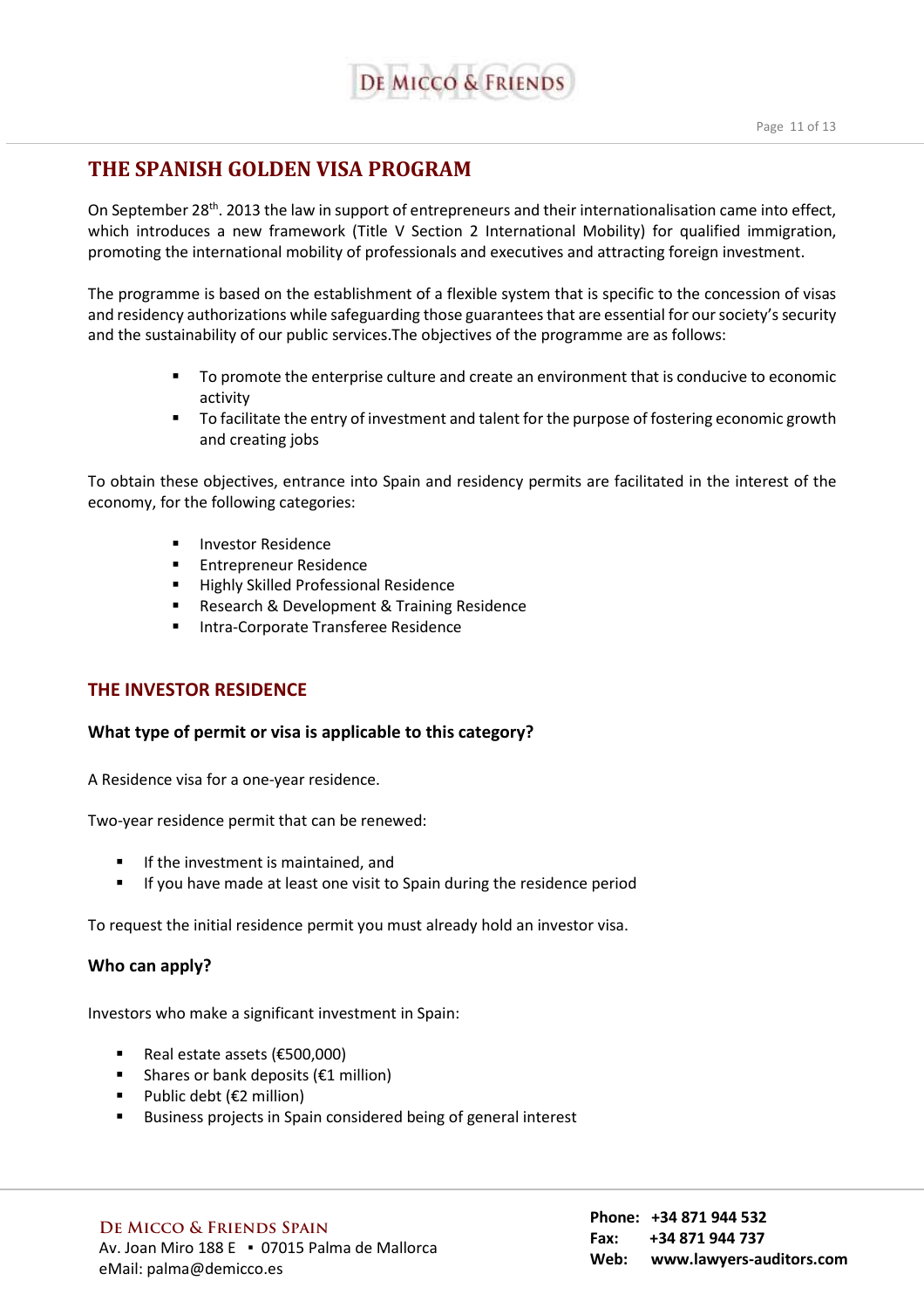# **DE MICCO & FRIENDS**

- Visas will be processed at the Spanish Consulate in your country of origin or residence
- Residence permits will be processed by the Large Business and Strategic Groups Unit [Unidad de Grandes Empresas y Colectivos Estratégicos (UGE-CE)]

#### **What are the requirements and what documents are needed?**

#### **The general documents:**

- **IDENTIFY document or passport**
- Public or private health insurance taken out with a company operating in Spain
- Background check
- **Proof of sufficient funds to support the applicant and members of his/her family during residence in** Spain

#### **The specific documents:**

#### **Documents providing for a proof of the investment:**

- **Property:** certificate of registration of the property and purchase deeds of the real estate
- **Unlisted shares and equity**: statement of investment filed with the Investments Register of the Ministry of Economy and Competitiveness (Registro de Inversiones)
- **Listed shares**: document from a financial broker registered with the National Securities Market Commission (CMNV) or the Bank of Spain
- **Public debt**: certificate from the financial institution or the Bank of Spain indicating that the applicant has been the sole owner of the investment for a period of not less than five years
- **Bank deposits**: certificate from the financial institution indicating that the applicant is the sole owner of the bank deposit
- **Business project**: before applying for a visa or permit, a favourable report is required on the business and entrepreneurial activity intended to be carried out in Spain

#### **Where do I request the general interest report?**

For visas, the report on entrepreneurial activity of interest should be requested from the Spanish Economic and Trade Office in the same area where the visa is requested.

For residence permits, the general interest report should be requested before applying for a residence permit at the Directorate-General for Trade and Investment.

#### **What should I bring to request the report?**

The business plan of the project, specifically: the professional profile of the investor, the type of business activity, the number of jobs that will be created, the features and qualifications required for each, where the project will be set up (geographical area), how much the investment will be and the origin of the funds.